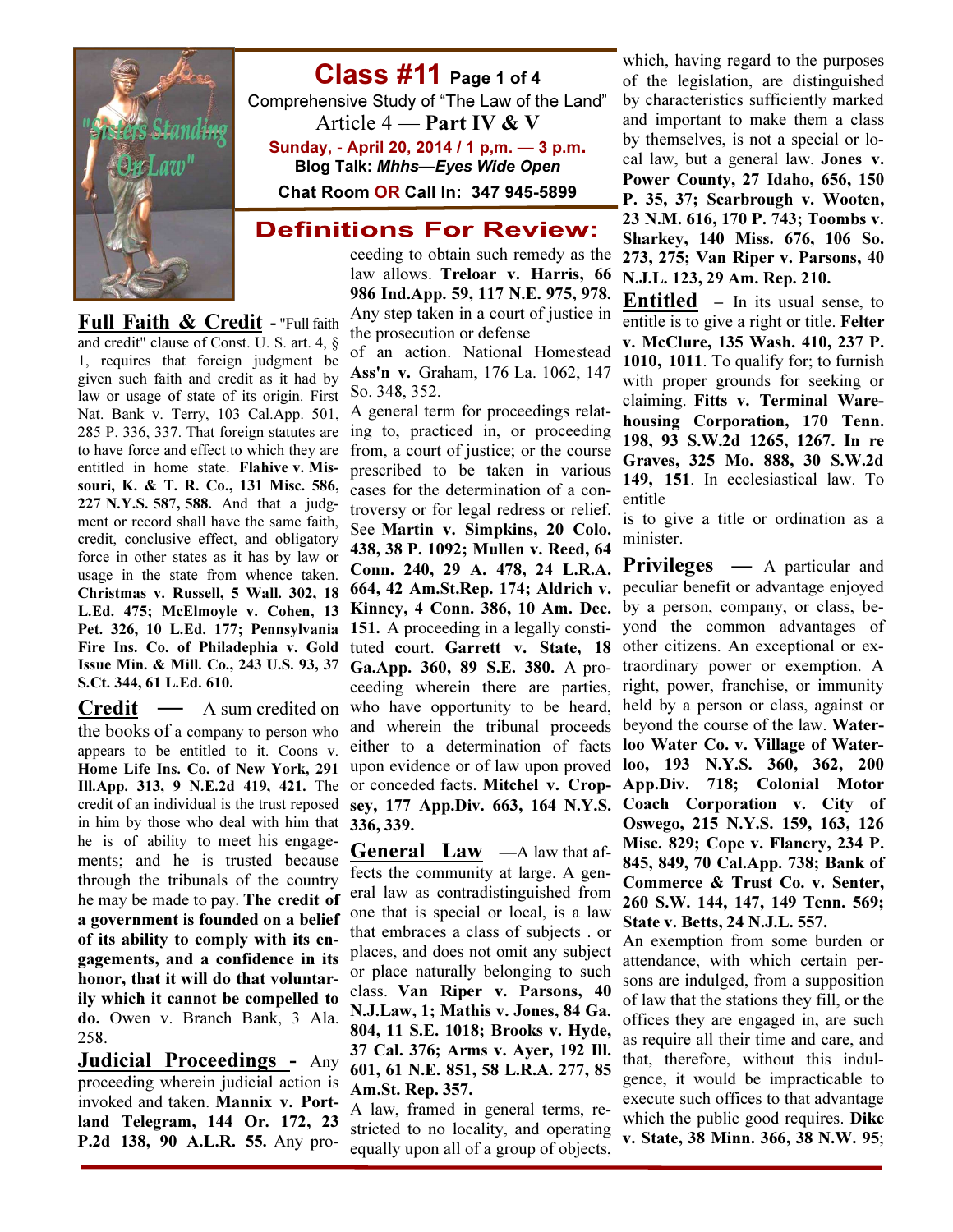

 $\textsf{Class} \ \# \textbf{11}$  Page 2 of 4 Comprehensive Study of "The Law of the Land" Article  $4$  — Part 4 & 5 Sunday, April 20, 2014 1 p,m. — 3 p.m Blog Talk: Mhhs—Eyes Wide Open Chat Room OR Call In: 347 945-5899

International Trust Co. v. American L. & T. Co., 62 Minn. 501, 65 N.W. 78. State v. Gilman, 33 W.Va. 146, 10 S.E. 283, 6 L.R.A. 847. That which releases one from the performance of a duty or obligation, or exempts one from a liability which he would otherwise be required to perform, or sustain in common with all other persons. State v. Grosnickle, 189 Wis. 17, 206 N.W. 895, 896. A peculiar advantage, exemption, or immunity. Sacramento Orphanage & Children's Home v. Chambers, 25 Cal.Ap.p. 536, 144 P. 317, 319.

#### General

Privilege from arrest. A privilege extended to certain classes of persons, either by the rules of international law, the policy of the law, or the necessities 180 N.E. 796, 797, or state prison. of justice or of the administration of government, whereby they are ex-S.E. 24, 25. And at common law, an empted from arrest on civil process, and, in some cases, on criminal charges, either permanently, as 4n the case of a other punishment might be superadded foreign minister and his suite, or temporarily, as in the case of members of the legislature, parties and witnesses engaged in a particular suit, etc. 1 Kent 243; 8 R. I. 43; 2 Stra. 985; 1 M. & W. 488; Parker v. Marco, 136 N.Y. 585, 32 N.E. 989, 20 L.R.A. 45, 32 Am.St.Rep. 770.

**Immunity** (ies)  $-$  Exemption, as from serving in an office, or performing duties which the law generally requires other citizens to perform. Ex parte Levy, 43 Ark. 54, 51 Am.Rep. 550. Freedom from duty or penalty. Leather-317, 319.

Treason - The offense of attempting by overt acts to overthrow the government of the state to which the offender owes allegiance; or of betraying the state into the hands of a foreign power. Webster.

"Treason" consists of two elements: Adherence to the enemy, and rendering him aid and comfort. Cramer v. U. S., U.S.N.Y., 65 S.Ct. 918, 932, 325 U.S. 1, 89 L.Ed. 1441.

Felony — A crime of a graver or more atrocious nature than those designated as misdemeanors. Ex parte Ramirez, 49 Cal.App.2d 709, 122 P. 2d 361, 362. Generally an offense punishable by death or imprisonment in penitentiary. People v. Pointer, 348 Ill. 277, State v. Harwood, 206 N.C. 87, 173 offense occasioning total forfeiture of either land or goods to which capital or according to degree of guilt. Bell v. Commonwealth, 167 Va. 526, 189 S.E. 441, 443.

wood v. Hill, 10 Ariz. 243, 89 P. 521, Marietta v. Brooks, 179 Okl. 600, 67 Kurant, 293 Mich. 291. 292 N.W. 637, 523. The term aptly describes an ex- P.2d 4, 6; Morrow v. Corbin, 122 Tex. 645; Johnson v. Harvey, 261 Ky. 522, emption from taxation. Buchanan v. 553, 62 S.W.2d 641; State v. Barnett, 88 S.W.2d 42, 46; Max Ams, Inc., v. Knoxville & 0. R. Co., C.C.A.Tenn., 110 Vt. 221, 3 A.2d 521, 526; the legal Barker, 293 Ky. 698, 170 S.W.2d 45, 71 F. 324, 334, 18 C.C.A. 122. A par-right by which judges exercise their 48; Rasmusson v. Schmalenberger, 60 ticular privilege. Webster, Dict.; Sac- authority. Max Ams, Inc. v. Barker, N.D. 527, 235 N.W. 496. 499; State ex ramento Orphanage, etc., Home v. 293 Ky. 698, 170 S.W.2d 45, 48; It rel. Moser v. District Court of Ninth Chambers, 25 Cal.App. 536, 144 P. exists when court has cognizance of Judicial Dist. in and for Pondera of large and comprehensive import, and 178 Misc. 256; including questions of embraces every kind of judicial action. law as well as of fact, Schlosser v. Federal Land Bank of Louisville, Ky., Welsh, D.C.S.D., 5 F.Supp. 993, 996; v. Crombie, 258 Ky. 383, 80 S.W.2d Atwood v. Cox, 88 Utah 437, 55 P.2d 39, 40; McGowin v. McGowin, 122 377, 381; May Coal & Grain Co. v. Fla. 394, 165 So. 274, 275, 276. It is the Kansas City, Mo., C.C.A.Mo., 73 F.2d authority by which courts and judicial 345, 348; declare, expound, administer officers take cognizance of and decide or apply the law, Long Flame Coal Co. cases. Board of Trustees of Firemen's v. State Compensation Com'r, 111 Relief and Pension Fund of City of W.Va. 409, 163 S.E. 16, 19; Svitojus v. class of cases involved, proper parties County, Mont., 116 Mont. 305, 151 are present, and point to be decided is P.2d 1002, 1006;

within issues. Noxon Chemical Products Co. v. Leckie, C.C.A.N.J., 39 F.2d 318, 319; United Cemeteries Co. v. Strother, 342 Mo. 1155, 119 S.W.2d 762, 765; Harder v. Johnson, 147 Kan, 440, 76 P.2d 763, 764. It is the authority, capacity, power or right to act, Campbell v. City of Plymouth, 293 Mich. 84, 291 N.W. 231, 232; Industrial Addition Ass'n v.

Jurisdiction – The word is a term ston Trust Co., 33 N.Y.S.2d 799, 801, Commissioner of Internal Revenue, Tenn., 323 U.S. 310, 65 S.Ct. 289, 291, 292, 89 L.Ed. 260; adjudicate, Morrow v. Corbin, 122 Tex. 553, 62 S.W. 2d 641; Iselin v. La Coste, C.C.A.La., 147 F.2d 791, 795; Sheldon v. Powell, 99 Fla. 782, 128 So. 258, 263; Broduer v. Broduer, 53 R.I. 450, 167 A. 104, 106; carry into execution or enforce sentence, judgment or decree, Morrow v. Corbin, 122 Tex. 553, 62 S.W.2d 641; U. S. v. Arredondo, 6 Pet. 691, 8 L.Ed. 547; Johnson v. Jones, 2 Neb. 135; Federal Land Bank of Louisville, Ky. v. Crombie, 258 Ky. 383, 80 S.W.2d 39, 40;- compel parties to come before court or body, Great Lakes Stages v. Public Utilities Commission of Ohio, 120 Ohio St. 491, 166 N.E. 404, 406; deal with general abstract question, Thompson v. Terminal Shares, C.C.A.Mo., 89 F.2d 652, 655; deal with subject matter, U. S. v. Sanders, D.C.Tex., 42 F.Supp. 436, 439, 440; decide, Gossett v. Hensley, Tex.Civ.App., 94 S.W.2d 903, 906; Klancher v. Anderson, 113 Colo. 478, 158 P.2d 923, 925; Mattice v. King-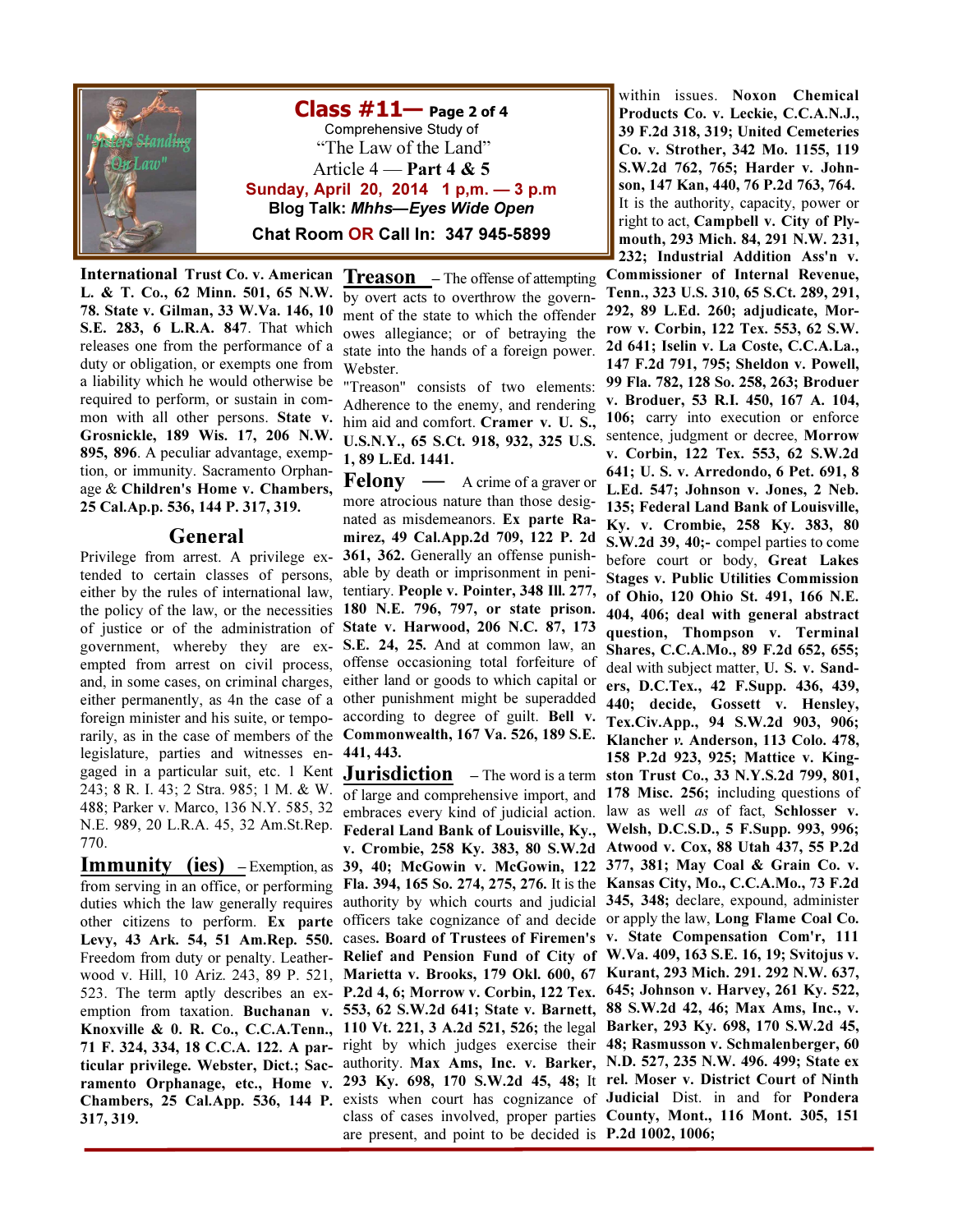

 $Class #11$ — Page 3 of 4 Comprehensive Study of "The Law of the Land" Article  $4$  — Part 4 & 5 Sunday, April 20, 2014 1 p,m. — 3 p.m Blog Talk: Mhhs—Eyes Wide Open Chat Room OR Call In: 347 945-5899

**Territory** – TERRA. Lat. Earth; soil; arable land. Kennett, Gloss. TER-RITORY. A part of a country separated from the rest, and subject to a particular jurisdiction.

#### American Law

A portion of the United States, not within the limits of any state, which has not yet been admitted as a state of the Union, but is organized, with a separate legislature, and with executive and judicial officers appointed by the president. See Ex parte Morgan, D.C.Ark., 20 F. 298, 304; People v. Daniels, 6 Utah, 288, 22 P. 159, 5 L.R.A. 444; Ex parte Heikich Terui, 187 Cal. 20, 200 P. 954, 956, 17 A.L.R. 630.

**Suffrage** - A vote; the act of voting; the right or privilege of casting a vote at public elections. The last is the meaning of the term in such phrases as "the extension of the suffrage," "universal suffrage," etc. Spitzer v. Fulton, 33 Misc. 257, 68 N.Y.S. 660; Coneld v. Farrell, 38 Okl. 608, 134 P. 407, 409.

Participation in the suffrage is not of right, but is granted by the state on a consideration of what is most for the interest of the state, Cooley, Const., 2d Ed. 752; Spencer v. Board of Registration, 8 D.C. 169, 29 Am.Rep. 582; U. S. v. Anthony, 11 Blatchf. 200, Fed.Cas.No.14,459. The grant of suffrage makes it a legal right until it is recalled, and it is protected by the law as property is.

## Reminder Notes for Future Classes:

**State** - A People permanently occupying a fixed territory, bound together by common-law, habits, and custom into one body politic exercising, through the medium of an organized government, independent sovereignty and control over all persons and things within its boundaries, capable of making war and peace and of entering into international relations with other communities of the globe. Black's Law Dictionary 4<sup>th</sup> Edition

#### Parties to the Constitution – United States:

1. Moors – Supreme Authority, and 2. Union [United] States of America – Europeans, the People adopted into the Nation.

Status – The etymology of the word state comes from the latin "Status" – stare – to stand; Status – manner of standing, attitude, position, carriage, manner, dress, apparel; and other senses.

All **legislative powers** herein granted shall be vested in a Congress of the United States - Moors, which shall consist-[stands together with] of a Senate and House of Representatives – [members elected from the Union States]

#### The 3 Great Departments of Government:

 $\triangle$  Legislative – pass law – this is appropriate if you comprehend that the Moors make up the United States and only the sovereign of the land can make any laws.

 $\triangle$  **Executive** – approve and execute the laws that have been passed.

 $\triangleleft$  Judicial – expound and enforce the laws that have been passed.

# 12 Lawful Questions:

1. What will full faith and credit be given to? Explain what that means. 2. Who determines how the acts, records, and proceedings shall be proved, and the effect if any? Identify the party. 3. What are the citizens entitled to?

4. What do you think it means when they say "entitled to all privileges and immunities of "citizens" in the several states?

"No person held to service or labor in one state, under the laws thereof, escaping into another, shall, in consequence of any law or regulation therein, be discharged from such service or labor, but shall be delivered up on claim of the party to whom such service or labor may be due." Who do you think this is referring to, why, and where is it referenced?

- 5. How are new states admitted into the union? Who is the Congress?
- 6. "but no new states shall be formed or erected within the jurisdiction of any other state;"

#### Please explain what this means.

Is there a possible example of this violation today? .

7. "nor any state be formed by the junction of two or more states, or parts of states, without the consent of the legislatures of the states concerned as well as of the Congress."

• What does this reference today?

8. Even if the legislatures of the states consent, who has final say so and must also consent? • Who is the Congress?

9. Who has the power to dispose of and make all needful rules and regulations as to the territory or other property belonging to the United States?

• What is territory?

8.

• What does this tell you about the territory and other property?

10. What is guaranteed to every state in the union?

11. What shall the states be protected from? • Who is obligated to provide this protection? • How is the United States defined in this reference?

• Where is this defined?

12. How can the Constitution be amended?

## **Group Discussion Question**

13. "provided that no amendment which may be made prior to the year one thousand eight hundred and eight shall in any manner affect the first and fourth clauses of the ninth section of the first article" What does the first and fourth clauses of the ninth section of the first article state? Can you give a brief explanation of what this is saying?